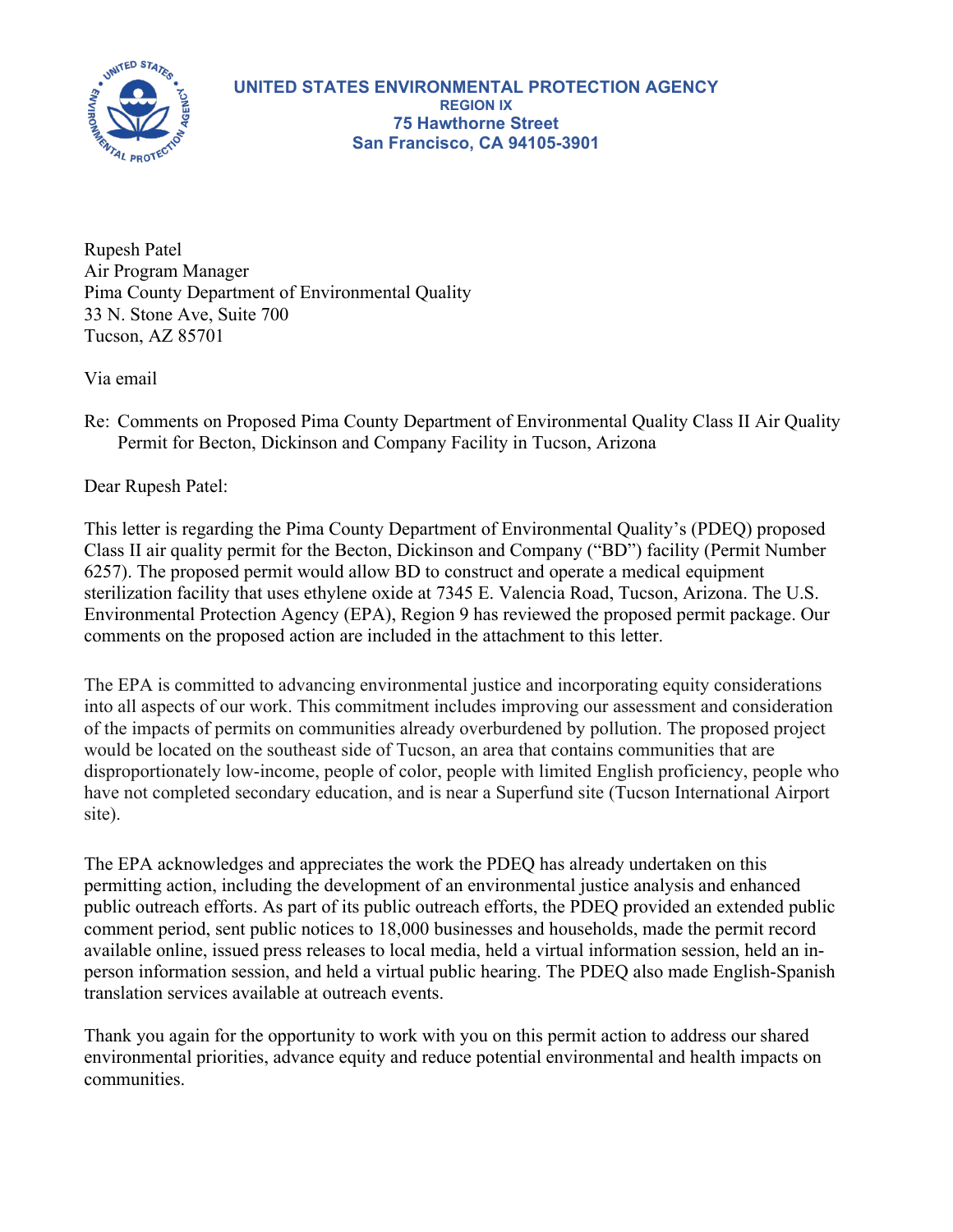If you have any questions regarding the EPA's comments, you may contact me at (415) 317-3744 or Lisa Beckham, our Arizona air permitting oversight contact, at (415) 972-3811 or beckham.lisa@epa.gov.

Sincerely,

MATTHEW LAKIN Digitally signed by MATTHEW LAKIN Date: 2021.12.17 15:29:03 -08'00'

Matthew J. Lakin Acting Air and Radiation Division Director

## Enclosures

Cc (via email):

Mayor Regina Romero, City of Tucson Supervisor Rex Scott, Pima County Board of Supervisors Supervisor Matt Heinz, Pima County Board of Supervisors Supervisor Sharon Bronson, Pima County Board of Supervisors Supervisor Steve Christy, Pima County Board of Supervisors Supervisor Adelita Grijalva, Pima County Board of Supervisors Jan Lesher, Acting Pima County Administrator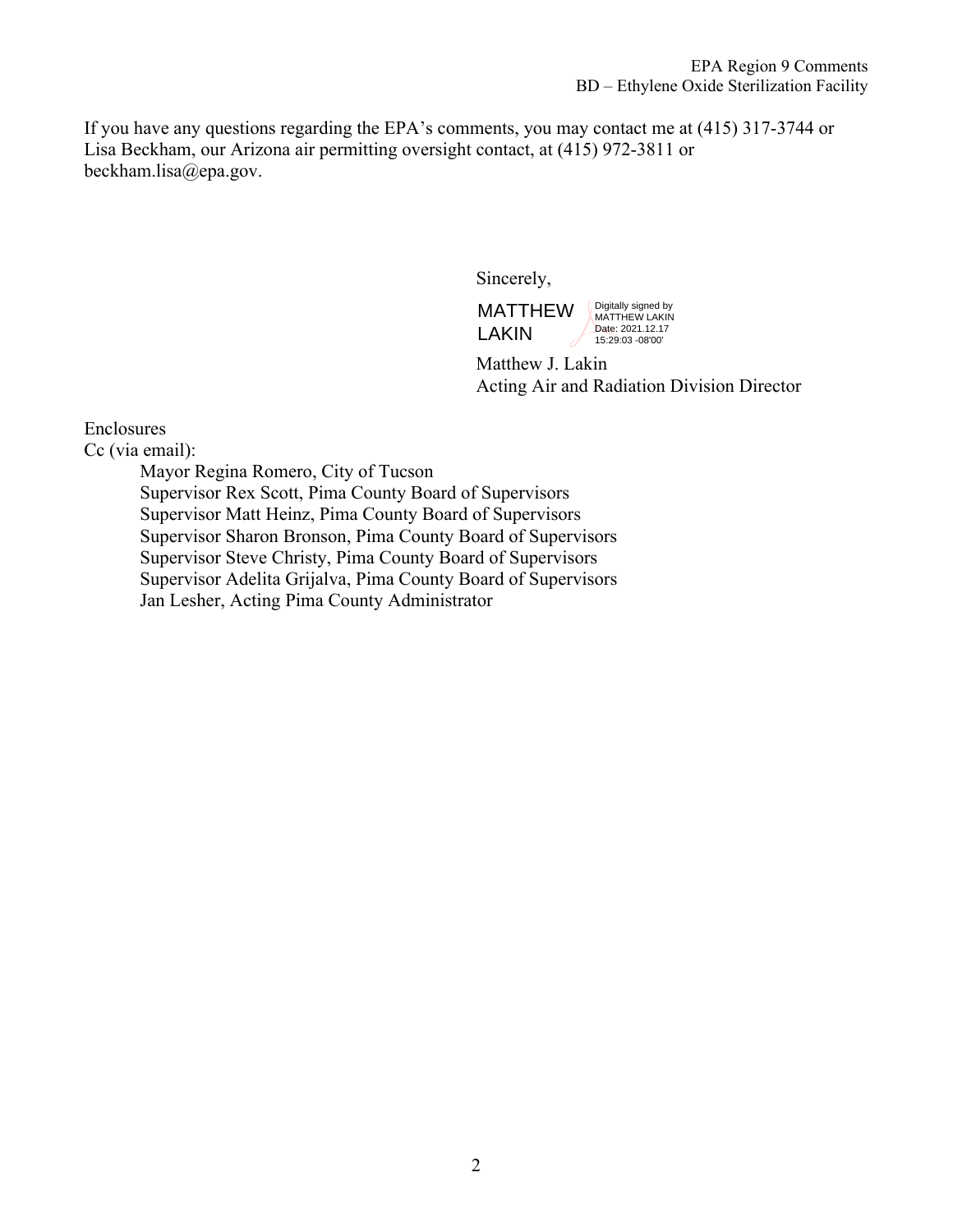## **BD – Ethylene Oxide Sterilization Facility Proposed Class II Air Quality Permit EPA Comments**

The EPA has reviewed the proposed Class II air quality permit package for the proposed BD facility, including the proposed permit, technical support document, and permit application materials made available by the PDEQ during the public comment period, and has the following comments and recommendations:

## **1. Monitoring of Ethylene Oxide Emissions**

a. During the public participation process, the PDEQ has heard concerns from the community about community access to information confirming that the actual emissions from the facility once built will be as low as the projections from BD that form the basis for the permit limits. It has also been suggested by community members that requiring ambient monitors around the facility would help provide this assurance.

In this circumstance, we do not believe ambient air monitoring is the best way to ensure the facility is held accountable for potential excess emissions. With ambient monitoring, it can be difficult to distinguish between pollution from the facility and pollution from other sources. When we know which pollutants are emitted from a particular source, we can use modeling to determine the impacts on the nearby community. For this reason, the use of continuous emissions monitoring systems (CEMS), which instead measure emissions at the source, is preferred.

Currently, Attachment 4 of the proposed permit provides an option for ethylene oxide emissions to be monitored using CEMS to demonstrate compliance with the limits in 40 CFR part 63, subpart O. Given the proposed facility's location near workers and residences, we strongly encourage the PDEQ to require CEMS in any final Class II air permit for the facility as the compliance demonstration method for ethylene oxide emissions. CEMS is an available technology for this industry and is already in use at, for example, Medline Industries in Waukegan, IL. Additionally, the draft permits for Sterigenics in Atlanta, GA and Baxter in Mountain Home, AR include the use of CEMS. Links to this information are provided below.

- [https://www2.illinois.gov/epa/topics/community-relations/sites/ethylene](https://www2.illinois.gov/epa/topics/community-relations/sites/ethylene-oxide/Documents/Medline%20Industries%2019020013%20FINAL.pdf)[oxide/Documents/Medline%20Industries%2019020013%20FINAL.pdf](https://www2.illinois.gov/epa/topics/community-relations/sites/ethylene-oxide/Documents/Medline%20Industries%2019020013%20FINAL.pdf)
- <https://epd.georgia.gov/draft-sterigenics-air-quality-permit>
- [https://www.adeq.state.ar.us/downloads/WebDatabases/PermitsOnline/AirDrafts/](https://www.adeq.state.ar.us/downloads/WebDatabases/PermitsOnline/AirDrafts/0544-AR-17.pdf) [0544-AR-17.pdf](https://www.adeq.state.ar.us/downloads/WebDatabases/PermitsOnline/AirDrafts/0544-AR-17.pdf)

Additionally, ethylene oxide monitoring data for the facility should be made easily accessible to the public in a format that shows, at a minimum, current emission rates, current monthly emissions, and the 12-month rolling total of emissions.

b. In Condition 46.d, the proposed permit states that the O&M plan must identify periodic measurements and parameters to be collected and monitored by the building management system verifying proper collection of fugitive ethylene oxide emissions from areas downstream of any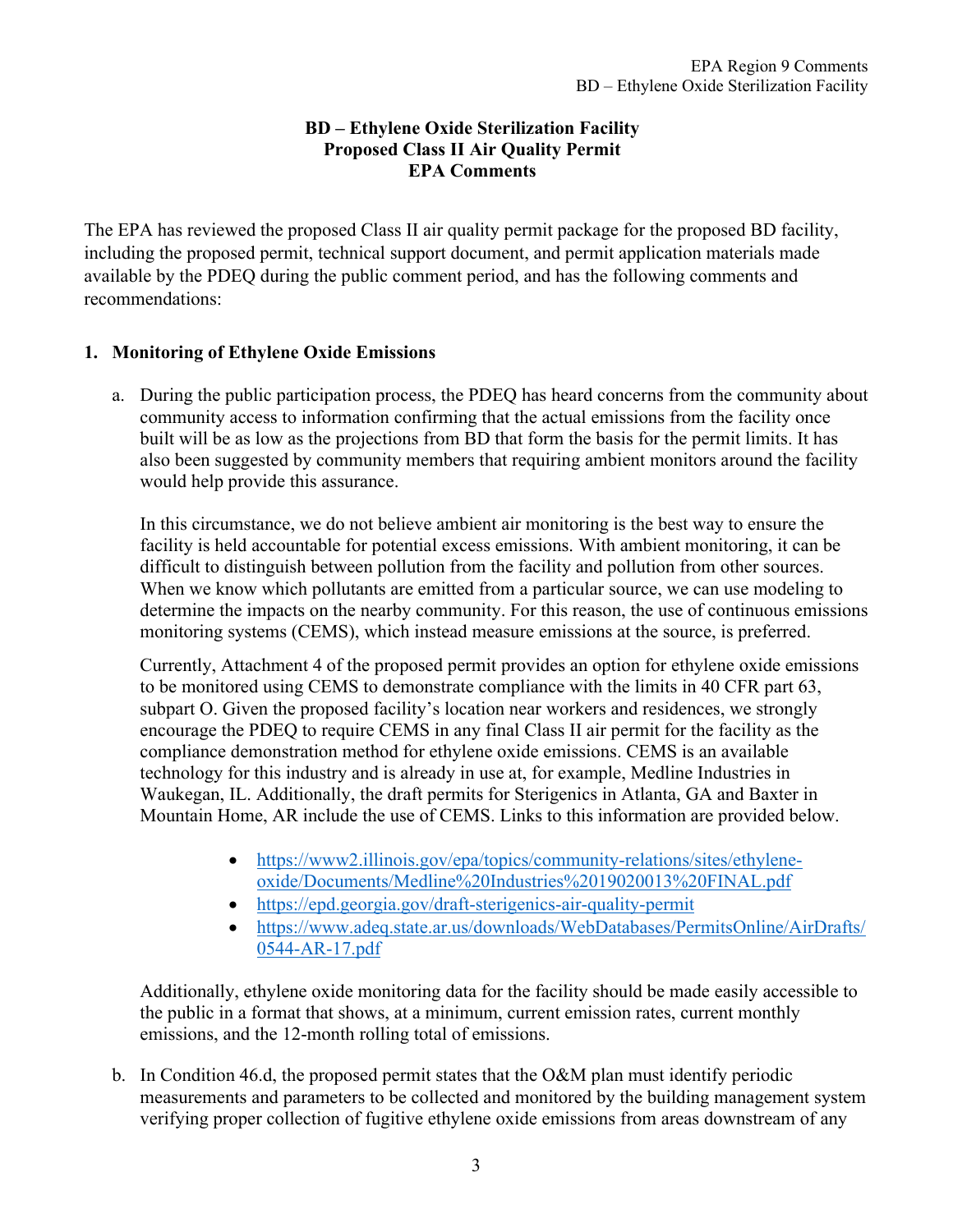natural draft openings and outer areas. To ensure enforceability, please confirm that the permit requires ongoing monitoring and recordkeeping of these measurements and parameters or revise the permit to include them.

## **2. Environmental Justice Analysis**

We commend the PDEQ for preparing an environmental justice analysis ("EJ Analysis") for its proposed permit action, and we understand that the PDEQ is aware that the communities in the southeast side of Tucson have environmental justice concerns. We recommend that the PDEQ make updates to its EJ Analysis and provide a revised analysis to the public. We believe an updated analysis will better inform the community and local policymakers regarding the impacts of this project. We recommend that the PDEQ make these updates to the EJ Analysis prior to any final permit decision:

- a. NESHAP section: State that the EPA intends to update the currently applicable standards for commercial ethylene oxide sterilizers. The latest information regarding the EPA's actions is available here: [https://www.epa.gov/hazardous-air-pollutants-ethylene-oxide/ethylene-oxide](https://www.epa.gov/hazardous-air-pollutants-ethylene-oxide/ethylene-oxide-updates)[updates.](https://www.epa.gov/hazardous-air-pollutants-ethylene-oxide/ethylene-oxide-updates)
- b. Demographics section:
	- i. Please explain the basis for consideration of the 50 square mile area that was evaluated. We recommend using other features of EJSCREEN (beyond the Standard Report feature) to include maps of demographical and environmental indictors, such as people of color, linguistic isolation, low-income population, and Superfund site proximity for the southeast side of Tucson.
	- ii. Add an analysis of the populations most likely to receive the highest impacts from the project based on the modeled impacts (e.g., 1- and 3- mile radius from the facility location).
	- iii. Include the EJSCREEN reports as attachments to the EJ Analysis.
	- iv. We also recommend adding additional information to evaluate environmental burdens of the local communities. This is a feature available in EJSCREEN.
	- v. You may contact the EPA Region 9 Environmental Justice Coordinator, Alan Bacock, with any questions regarding EJSCREEN. He is available at (415) 947-4195 or [Bacock.Alan@epa.gov.](mailto:Bacock.Alan@epa.gov)
- c. Impact of the Project's Emissions:
	- i. Provide more information on the main pollutant of concern from the project, ethylene oxide, including that exposure over many years of elevated levels of ethylene oxide increases cancer risk. You can also point to heath information on the EPA's website: [https://www.epa.gov/hazardous-air-pollutants-ethylene-oxide/frequent-questions-health](https://www.epa.gov/hazardous-air-pollutants-ethylene-oxide/frequent-questions-health-information-about-ethylene-oxide)[information-about-ethylene-oxide.](https://www.epa.gov/hazardous-air-pollutants-ethylene-oxide/frequent-questions-health-information-about-ethylene-oxide)
	- ii. Provide the summary results of the residential impacts in a table.
	- iii. Consider non-residential impacts to nearby workplaces that are in closer proximity than the residential areas evaluated, and which are expected to have higher maximum impacts. Identify the responsible government agencies for enforcement of workplace protections (i.e., OSHA and ADOSH). The EPA explained its approach for the consideration of nonresidential impacts in the "Risk Assessment Report for the Sterigenics Facility in Willowbrook, Illinois." See the final paragraph of Section 2.3 on page 16 of the report